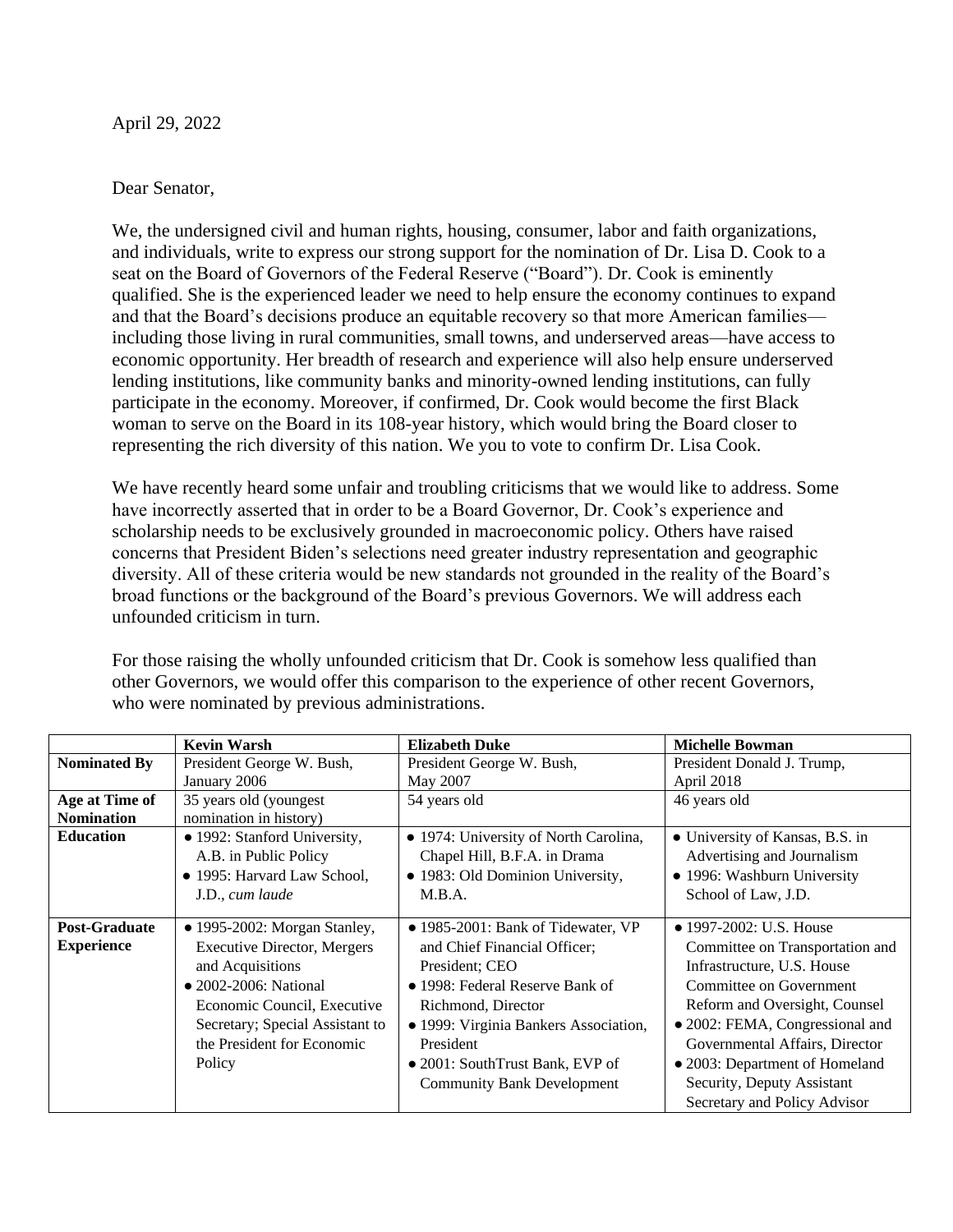|                                                |                                                                                                                                                                                                                                                   | • 2004: Wachovia, EVP, Merger<br>Project Office<br>• TowneBank: Senior EVP and COO<br>$\bullet$ 2004-2005: American Bankers<br>Association, Chair | • 2004: Bowman Group (public<br>affairs firm in London);<br>Republicans Abroad UK, Chair<br>• 2010: Farmers and Drovers Bank<br>(\$181 million in assets), VP<br>• 2017: Kansas Banking<br>Commissioner |
|------------------------------------------------|---------------------------------------------------------------------------------------------------------------------------------------------------------------------------------------------------------------------------------------------------|---------------------------------------------------------------------------------------------------------------------------------------------------|---------------------------------------------------------------------------------------------------------------------------------------------------------------------------------------------------------|
| Scholarship at<br>Time of<br><b>Nomination</b> | • "Corporate Spinoffs and Mass<br>Tort Liability," Columbia<br>Business Law Review, 1995.<br>• "Deciding to Run for<br>Congress: An Opportunity<br>Cost Model with Partisan<br>Implications," American<br>Political Science Association,<br>1992. | $\bullet$ None                                                                                                                                    | $\bullet$ None                                                                                                                                                                                          |

|                                                    | Dr. Lisa D. Cook                                                                                                                                                                                                                                                                                                                                                                                                                                                                                                                                                                                                                                                                                                                                                                                                                                                                                                                                                                                                                                                                                                                                                     |
|----------------------------------------------------|----------------------------------------------------------------------------------------------------------------------------------------------------------------------------------------------------------------------------------------------------------------------------------------------------------------------------------------------------------------------------------------------------------------------------------------------------------------------------------------------------------------------------------------------------------------------------------------------------------------------------------------------------------------------------------------------------------------------------------------------------------------------------------------------------------------------------------------------------------------------------------------------------------------------------------------------------------------------------------------------------------------------------------------------------------------------------------------------------------------------------------------------------------------------|
| <b>Nominated By</b>                                | President Joseph R. Biden, January 2022                                                                                                                                                                                                                                                                                                                                                                                                                                                                                                                                                                                                                                                                                                                                                                                                                                                                                                                                                                                                                                                                                                                              |
| <b>Education</b>                                   | · Spelman College, B.A., Philosophy, magna cum laude, Truman Scholar<br>• Oxford University (England), B.A., Philosophy, Politics, and Economics, Marshall Scholar<br>• Université Cheikh Anta Diop (Senegal), Masters Thesis, Philosophy<br>· University of California (Berkeley), Ph.D., Economics                                                                                                                                                                                                                                                                                                                                                                                                                                                                                                                                                                                                                                                                                                                                                                                                                                                                 |
| <b>Experience</b>                                  | • 1997-2002: Harvard University, Kennedy School of Government, Visiting Assistant Professor;<br>Harvard Center for International Development, Africa Research, Deputy Director; Harvard Business<br>School, "Making Markets Work," Faculty<br>• 2000-2001: Treasury Department, Senior Advisor on Finance and Development; Council on Foreign<br>Relations, International Affairs Fellow<br>· 2002-2005: Stanford University, Hoover Institution, National Fellow, Research Fellow<br>• 2005-Present: Michigan State University, Economics and International Relations, Assistant Professor,<br>Associate Professor, Professor<br>• 2011-2012: White House Council of Economic Advisors, Senior Economist<br>• Previous Visiting Appointments: Federal Reserve Banks of New York, Chicago, Minneapolis, and<br>Philadelphia; University of Michigan<br>• Present: American Economic Association, Executive Committee; National Bureau of Economic<br>Research, Research Associate; Journal of Economic Editors, Board of Editors; Board of Directors of<br>the Federal Home Loan Bank of Indianapolis; Federal Reserve Bank of Chicago, Academic Advisory<br>Council |
| <b>Scholarship at Time of</b><br><b>Nomination</b> | • "The implications of U.S. gender and racial disparities in income and wealth inequality at each stage of<br>the innovation process," (with Jan Gerson) Washington Center for Equitable Growth Policy Brief, July<br>2019.<br>• "Dust, Drink, and Divergence: Summaries of Nevins Prize Doctoral Dissertations," Journal of<br>Economic History, Volume 78, Issue 2, pp. 575-610, 2018.<br>• "Rural Segregation and Racial Violence: Historical Effects of Spatial Racism," with Trevon Logan and<br>John Parman, American Journal of Economics and Sociology Volume 1, Numbers 3 and 4, 2018.<br>· "Racial Segregation and Southern Lynching," with Trevon Logan and John Parman, Social Science<br>History, vol 42(4), pages 635-675, 2018.                                                                                                                                                                                                                                                                                                                                                                                                                       |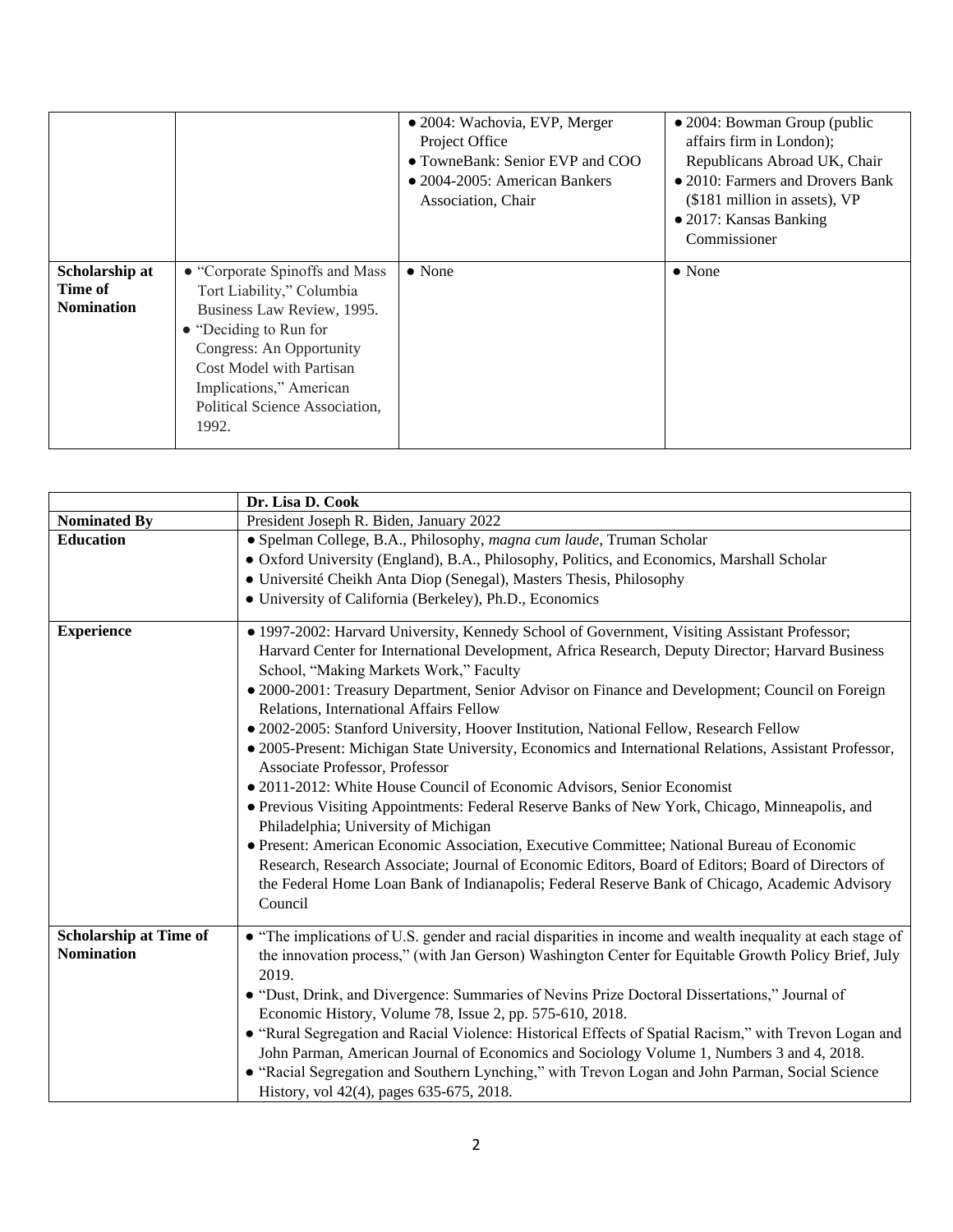| • "The Mortality Consequences of Distinctively Black Names," with Trevon D. Logan and John         |
|----------------------------------------------------------------------------------------------------|
| Parman, Explorations in Economic History, Volume 59(C), pp. 114-125 (January 2016).                |
| • "Violence and Economic Growth: Evidence from African American Patents, 1870-1940," Journal of    |
| Economic Growth, Volume 19, Issue 2 (June 2014), pp. 221-257.                                      |
| • "Distinctively Black Names in the American Past," with Trevon D. Logan and John Parman,          |
| Explorations in Economic History, Volume 53 (July 2014), pp. 64-82.                                |
| • "The Financial and Economic Crisis: Implications for Consumer Finance and for Households in      |
| Michigan," 2012, forthcoming, Journal of Consumer Education.                                       |
| • "Overcoming Discrimination by Consumers during the Age of Segregation: The Example of Garrett    |
| Morgan," Business History Review, Volume 86, Issue 2 (Summer 2012).                                |
| • "Converging to a National Lynching Database: Recent Developments and the Way Forward,"           |
| Historical Methods, Volume 45, Issue 2 (March 2012).                                               |
| • "Inventing Social Capital: Evidence from African American Inventors, 1843-1930," Explorations in |
| Economic History, Volume 48, Issue 4 (December 2011), pp. 507-518.                                 |
| • "Metals or Management? Explaining Recent Economic Growth in Africa," American Economic           |
| Review, 99(2): 26874 (May 2009), with Laura Beny.                                                  |
| • "Trade Credit and Bank Finance: Financing Small Firms in Russia," Journal of Business Venturing, |
| Volume 14, Numbers 5-6, (1999) pp. 493-518.                                                        |
| • "The Next Battleground in the Terror War," Hoover Digest 2004, No. 1.                            |
| • "Now the Hard Part," Hoover Digest 2003, No. 2.                                                  |
| • Various Working Papers                                                                           |
|                                                                                                    |

In light of the background of these Governors, it is incorrect to assert that a candidate's experience and scholarship needs to be exclusively grounded in macroeconomic policy in order to bring effective judgment and important lived experience to the role of Board Governor. Governor Warsh's experience on Wall Street proved helpful when developing solutions to the financial crisis. Similarly, the experience of Governors Duke and Bowman have provided valuable insights into the role of community banks in the national economy. We strongly believe that Dr. Cook's breadth of scholarship regarding the U.S. and international economies, hands-on experience in service on the Indianapolis Federal Home Loan Bank Board, and extensive research on the impact of racial inequality in the U.S. economy, as well as her lived experience, would bring much-needed insight, intelligence, and judgment to a Board that has often been criticized for favoring Wall Street over Main Street and for ignoring the realities of certain sectors of the economy.

Further, it is incorrect to assert that industry ties or geographic diversity are necessary qualifications for a Board Governor. Indeed, arguments have been made that such industry ties have caused some of the missteps and oversights by the Board in recent years. Perhaps if more Governors were closer to consumer groups and community banks, and better understood the range of experiences in this nation, then the regulatory and supervisory failures causing the Great Recession could have been avoided. Indeed, in the lead up to the crisis, research conducted by some of the nation's most revered organizations demonstrated the nation would suffer a prolific foreclosure crisis. Based on this research, these organizations repeatedly requested that the Federal Reserve, including in meetings with two different Fed Chairs, use its authority under the Home Owners Equity Protection Act to restrict predatory, abusive, and discriminatory lending practices in order to prevent an epic crisis. The Federal Reserve Board ignored the research and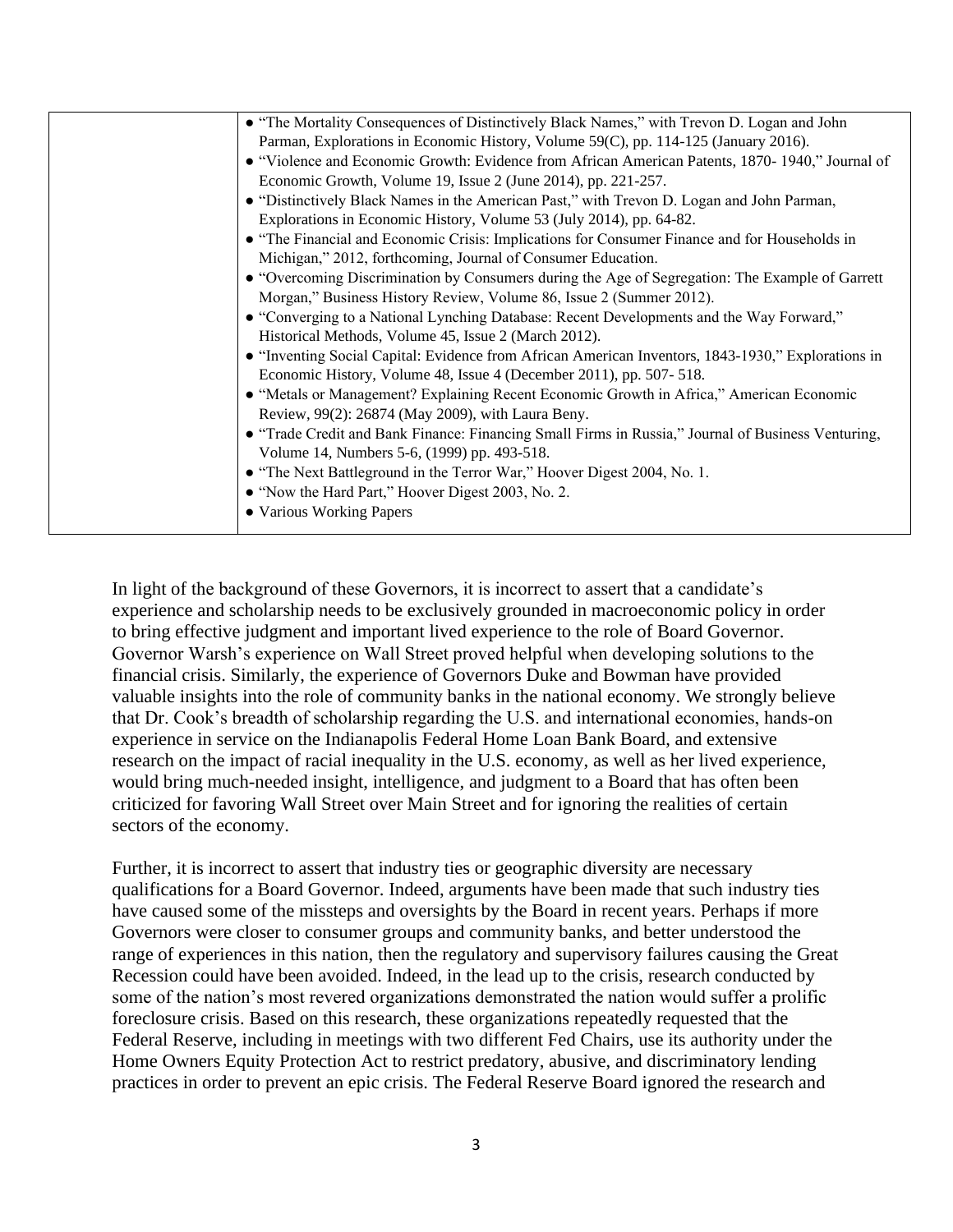information provided by civil rights and other groups, and the nation suffered a horrific crisis from which some communities are still trying to recover.

Finally, while geographic diversity can be helpful, it has never been a critical requirement, especially given that the Reserve Bank Presidents who serve on the Federal Open Market Committee are chosen in specific rotations designed to reflect geographic diversity (see chart below from the Board's website).

## Federal Reserve Bank Rotation on the FOMC

Committee membership changes at the first regularly scheduled meeting of the year.

|                | 2023          | 2024            | 2025               |
|----------------|---------------|-----------------|--------------------|
|                | New York      | <b>New York</b> | <b>New York</b>    |
|                | Chicago       | Cleveland       | Chicago            |
| <b>Members</b> | Philadelphia  | Richmond        | <b>Boston</b>      |
|                | <b>Dallas</b> | Atlanta         | St. Louis          |
|                | Minneapolis   | San Francisco   | <b>Kansas City</b> |

These criticisms may reflect a lack of understanding of the broad functions of the Board, which go well beyond monetary policy. The Board's dual mission of ensuring maximum employment and price stability, is accomplished through its five general functions. As stated on the Board's website:

## About the Federal Reserve System

The Federal Reserve System is the central bank of the United States.

**HITH** The Fed Explained

It performs five general functions to promote the effective operation of the U.S. economy and, more generally, the public interest. The Federal Reserve

- conducts the nation's monetary policy to promote maximum employment, stable prices, and moderate long-term interest rates in the U.S. economy;
- promotes the stability of the financial system and seeks to minimize and contain systemic risks through active monitoring and engagement in the U.S. and abroad;
- promotes the safety and soundness of individual financial institutions and monitors their impact on the financial system as a whole:
- fosters payment and settlement system safety and efficiency through services to the banking industry and the U.S. government that facilitate U.S.-dollar transactions and payments; and
- promotes consumer protection and community development through consumer-focused supervision and examination, research and analysis of emerging consumer issues and trends, community economic development activities, and the administration of consumer laws and regulations.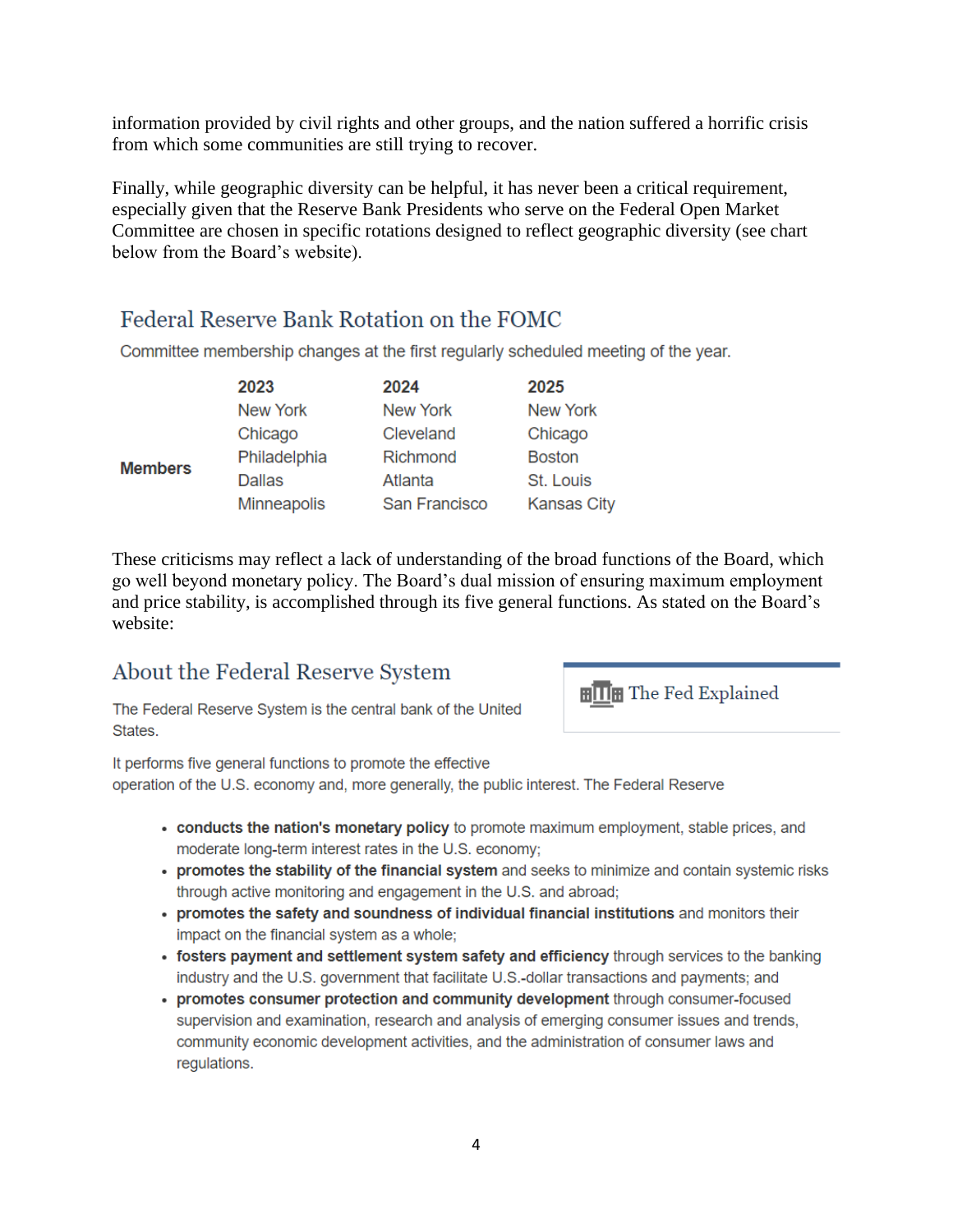In addition, the Board has a very influential presence as a thought leader in addressing the economic challenges of our time. For example, Board Governors have recently used their platforms to address challenges relating to crypto currencies and whether there is a role for the central bank to play in establishing a Central Bank Digital Currency. However, the Board has done very little to concretely address the challenges and obstacles to economic equity despite its huge impact on the macroeconomy.

It is well past time for the Board to show leadership in addressing one of the greatest economic challenges of our day and to marshal its vast resources and tools to create an economy that benefits the entire nation, including communities of color. [Research shows that, due to bias in the](https://ir.citi.com/NvIUklHPilz14Hwd3oxqZBLMn1_XPqo5FrxsZD0x6hhil84ZxaxEuJUWmak51UHvYk75VKeHCMI%3D)  [markets, the economy suffered a loss of \\$16 trillion dollars over the past 20 years and that](https://ir.citi.com/NvIUklHPilz14Hwd3oxqZBLMn1_XPqo5FrxsZD0x6hhil84ZxaxEuJUWmak51UHvYk75VKeHCMI%3D)  [eliminating racial inequity can generate \\$5 trillion dollars to the U.S. GDP over a five-year](https://ir.citi.com/NvIUklHPilz14Hwd3oxqZBLMn1_XPqo5FrxsZD0x6hhil84ZxaxEuJUWmak51UHvYk75VKeHCMI%3D)  [period.](https://ir.citi.com/NvIUklHPilz14Hwd3oxqZBLMn1_XPqo5FrxsZD0x6hhil84ZxaxEuJUWmak51UHvYk75VKeHCMI%3D)

We believe it is imperative to confirm Dr. Lisa Cook to bring innovative solutions to the Board as it grapples with ensuring a full recovery that benefits all segments of our society—including rural communities and small cities—and drives future economic growth. For these reasons, we urge you to vote to confirm Dr. Cook as a Board Governor. If you have any questions, please feel free to contact Nikitra Bailey, Senior Vice President of Public Policy at the National Fair Housing Alliance: [NBailey@nationalfairhousing.org.](mailto:Nbailey@nationalfairhousing.org)

Sincerely,

### **Individuals**

Dr. DeForest B. Soaries, Jr. Paul Carden Angela J. Couseillant, P.A. Latonia Donaldson Stephanie Ferris Bill Flagg Dr. Darrick Hamilton Dr. Michelle Holder Jayati Jenkins Lea Lagueux Dr. Rakeen Mabud Bruce E. McDonald Janet Palacio Barbara S. Potts Victoria Silvano Chris Spaulding Stephen T. Webb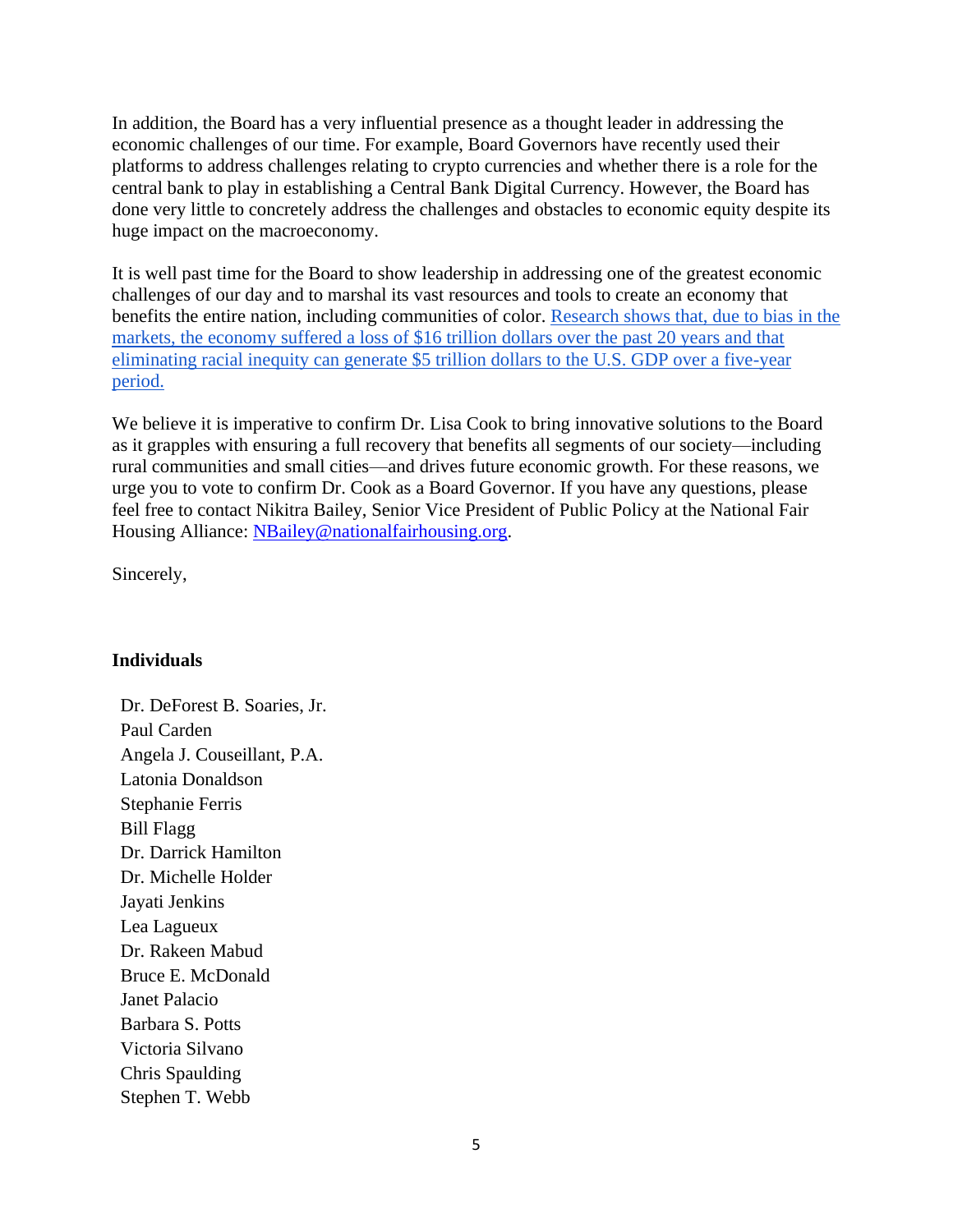### **Local and State Organizations**

| <b>State</b>   | <b>City</b>         | Organization                                         |
|----------------|---------------------|------------------------------------------------------|
| AL             | Birmingham          | Fair Housing Center of Northern Alabama              |
| AZ             | Scottsdale          | <b>RE/MAX Excalibur</b>                              |
| AZ             | Tucson              | <b>Southwest Fair Housing Council</b>                |
| CA             | Napa                | Greater Napa Valley Fair Housing Center              |
| CA             | North Hollywood     | <b>Summit Realty</b>                                 |
| CA             | Riverside           | Fair Housing Council of Riverside County, Inc.       |
| CA             | San Francisco       | California Reinvestment Coalition                    |
| CA             | San Rafael          | Fair Housing Advocates of Northern California        |
| CA             | Santa Ana           | Fair Housing Council of Orange County                |
| CA             | South San Francisco | Housing Equality Law Project (HELP)                  |
| CO             | Denver              | <b>AREAA, Greater Denver</b>                         |
| <b>CT</b>      | Hartford            | <b>Connecticut Fair Housing Center</b>               |
| FL             | Lantana             | Fair Housing Center of the Greater Palm Beaches      |
| FL             | Miami               | Housing Opportunities Project for Excellence, Inc.   |
| GA             | Atlanta             | Metro Fair Housing Services, Inc.                    |
| GA             | Savannah            | Savannah-Chatham County Fair Housing Council, Inc.   |
| H <sub>I</sub> | Makawao             | <b>AREAA Aloha Chapter</b>                           |
| ID             | <b>Boise</b>        | Intermountain Fair Housing Council, Inc.             |
| $\mathbb{L}$   | Chicago             | Chicago Area Fair Housing Alliance                   |
| LA             | New Orleans         | Louisiana Fair Housing Action Center                 |
| <b>MA</b>      | Holyoke             | Massachusetts Fair Housing Center, Inc.              |
| MD             | <b>Baltimore</b>    | Maryland Consumer Rights Coalition                   |
| <b>MD</b>      | Clarksville         | <b>AREAA DC Metro Chapter</b>                        |
| MI             | <b>Grand Rapids</b> | Fair Housing Center of West Michigan                 |
| MI             | Kalamazoo           | Fair Housing Center of Southwest Michigan            |
| MI             | Shelby Township     | Mayo Real Estate Group                               |
| <b>MN</b>      | St Paul             | MICAH (Metropolitan Interfaith Council on Affordable |
|                |                     | Housing)                                             |
| <b>NY</b>      | Bohemia             | Long Island Housing Services, Inc.                   |
| <b>NY</b>      | Long Island City    | <b>Fair Housing Justice Center</b>                   |
| NY             | New York            | Center for New York City Neighborhoods, Inc.         |
| <b>OH</b>      | Akron               | <b>Fair Housing Advocates Association</b>            |
| <b>OH</b>      | Cleveland           | Housing Research & Advocacy Center dba Fair          |
|                |                     | Housing Center for Rights & Research                 |
| OН             | Cleveland Heights   | <b>Heights Community Congress</b>                    |
| <b>OH</b>      | Dayton              | Miami Valley Fair Housing Center, Inc.               |
| <b>OH</b>      | Toledo              | The Fair Housing Center                              |
| <b>OR</b>      | Portland            | Vela Projects LLC                                    |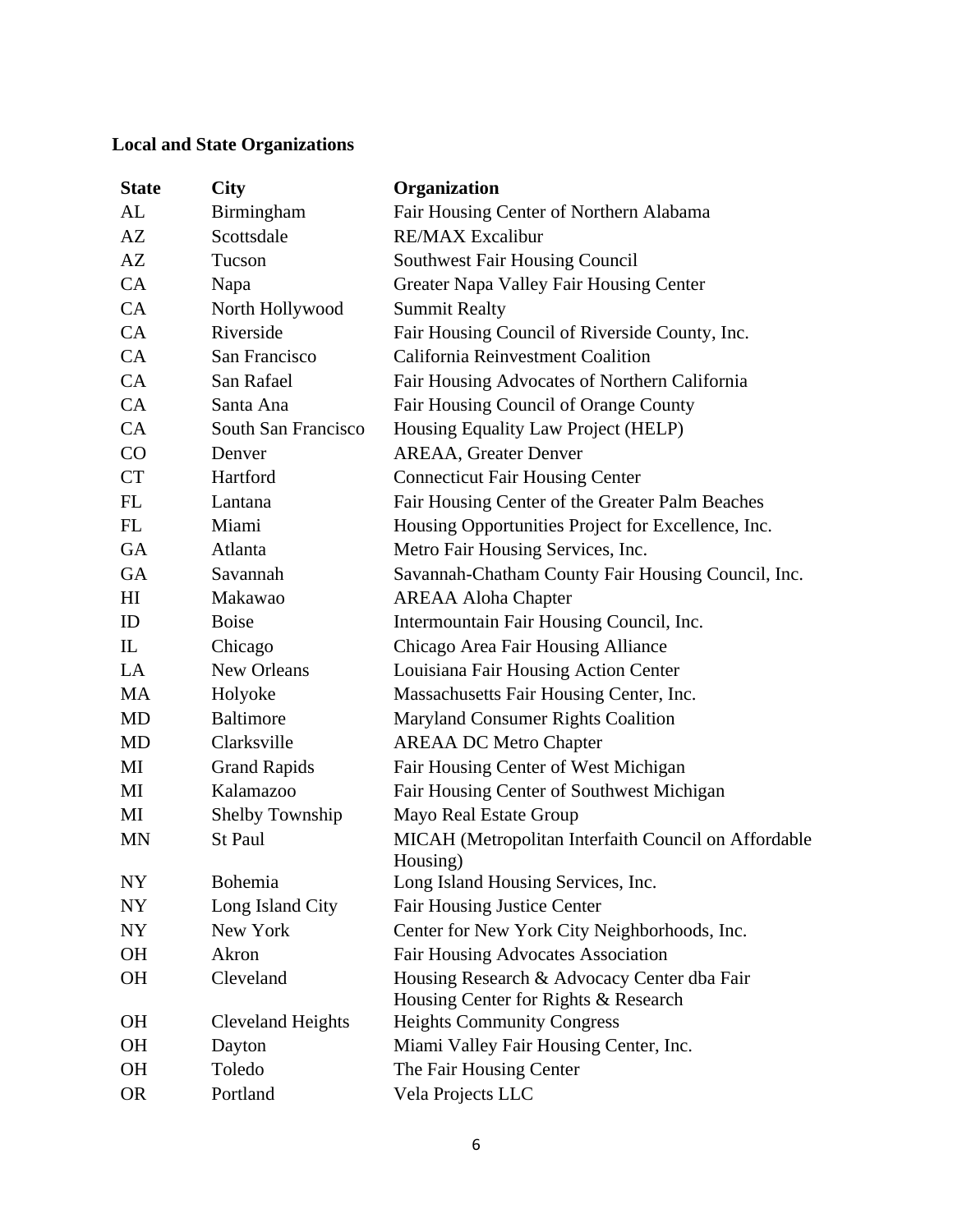| <b>PA</b> | Philadelphia | Fair Housing Rights Center in Southeastern   |
|-----------|--------------|----------------------------------------------|
|           |              | Pennsylvania                                 |
| <b>PR</b> | San Jaun     | Solo Por Hoy, Inc.                           |
| TX        | Dallas       | North Texas Fair Housing Center              |
| VA        | Richmond     | Housing Opportunities Made Equal of Virginia |
| WA        | Tacoma       | Fair Housing Center of Washington            |

# **National Organizations**

| Americans for Democratic Action (ADA)                      |
|------------------------------------------------------------|
| <b>Americans for Financial Reform</b>                      |
| Asian Pacific American Labor Alliance, AFL-CIO             |
| Asian Real Estate Association of America                   |
| <b>Black Economic Alliance</b>                             |
| <b>Center for Disability Rights</b>                        |
| Center for Responsible Lending                             |
| <b>Centered International Realty Corp</b>                  |
| <b>Coldwell Banker Realty</b>                              |
| Color Of Change                                            |
| <b>Consumer Federation of America</b>                      |
| Ellington Alliance of Keller Williams Realty               |
| FairPlay                                                   |
| Gilchrest Group LLC                                        |
| Global Realty Resource Corp.                               |
| Integrated Community Solutions, Inc.                       |
| Joint Center for Political and Economic Studies            |
| Lawyers' Committee for Civil Rights Under Law              |
| Liberation in a Generation                                 |
| <b>NAACP</b>                                               |
| NAACP Legal Defense and Educational Fund, Inc. (LDF)       |
| <b>National Action Network</b>                             |
| National Association of Hispanic Real Estate Professionals |
| (NAHREP)                                                   |
| National Association of Real Estate Brokers (NAREB)        |
| <b>National Baptist Convention Housing Commission</b>      |
| <b>National CAPACD</b>                                     |
| National Center for Lesbian Rights                         |
| <b>National Coalition For The Homeless</b>                 |
| National Community Reinvestment Coalition (NCRC)           |
| National Council of Asian Pacific Americans (NCAPA)        |
| <b>National Fair Housing Alliance</b>                      |